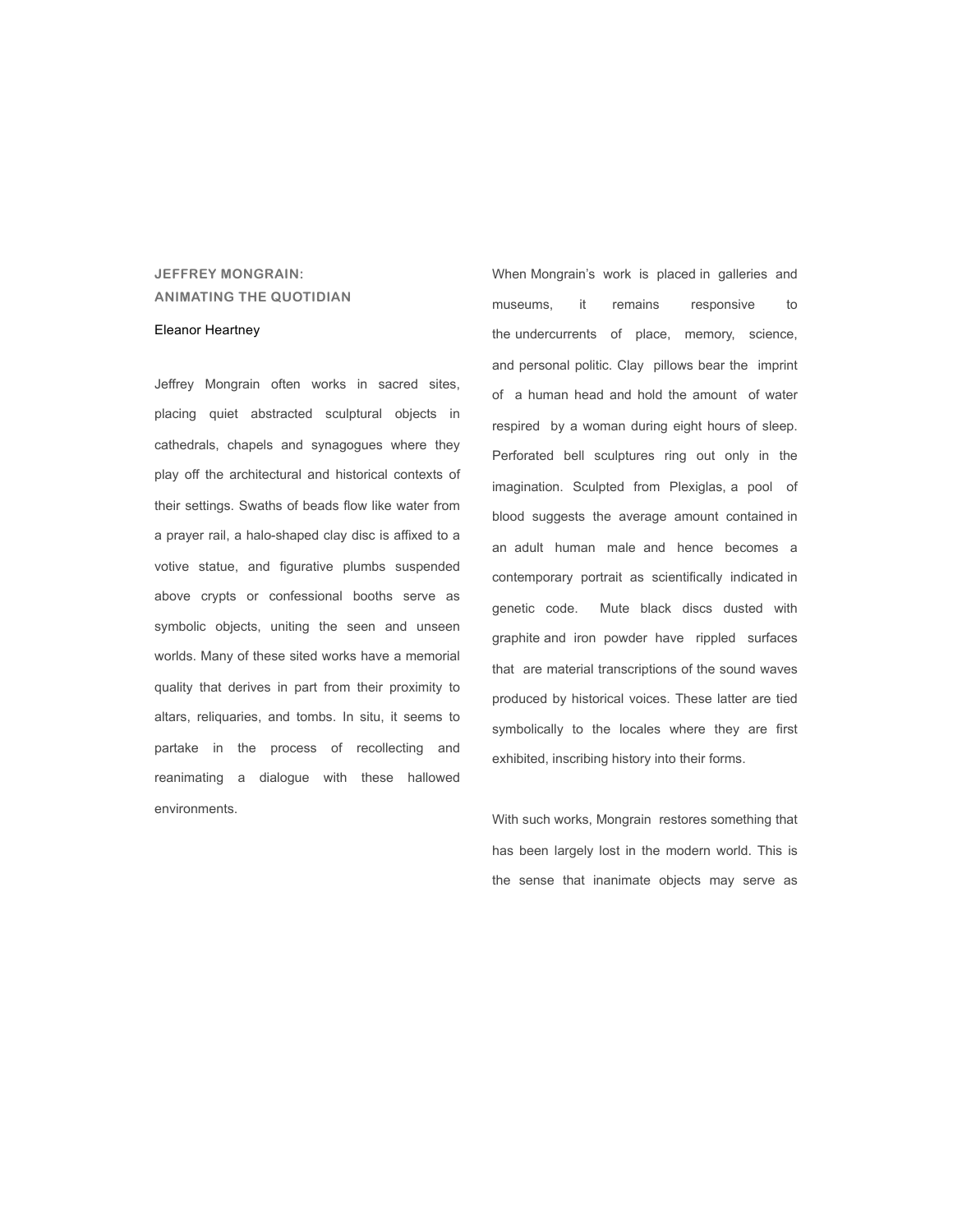carriers of hidden meanings. While this idea would have been second nature to medieval worshipers in some of the churches where Mongrain's work has appeared, after the Enlightenment the philosophical separation of mind from body cut off our access to the dream life of matter. With his sensitive melding of materials, form, and content, Mongrain gives objects back a hidden soul. His reductive abstracted forms are purged of specific reference opening them up to multiple interpretations to be activated by the individual spectator.

Mongrain's marriage of minimalist form and metaphor points to an interesting development in contemporary art. In the 1960s, the original proponents of minimalist art championed its reductive quality and pure materiality. "What you see is what you see", Frank Stella famously announced. However, over time it has become ever clearer that abstracted and streamlined forms can also operate as receptacles for dreams, memories, and unacknowledged emotions. Their apparent silence offers a blank canvas for the projection of imaginative associations. This is evident in the work of artists like Maya Lin, whose minimalist wall of black granite in Washington D.C. has become a magnet for the nation's memories of the Vietnam War. It is also evident in the sculptures of Anish Kapoor whose mirrored discs and pigment dusted cones, rectangles, and spheres seem to offer glimpses of infinity.

Mongrain's work also has a kinship to artists like Robert Gober, Mona Hatoum, Katarina Fritsch, Maurizio Cattelan, and Petah Coyne whose works employ quotidian forms, politics, and sensuality in the service of symbolic meaning. Like these artists, Mongrain is interested in the way associations reverberate across objects. His ease with sacred spaces can be traced to his background. Raised in northern Minnesota, Mongrain briefly attended a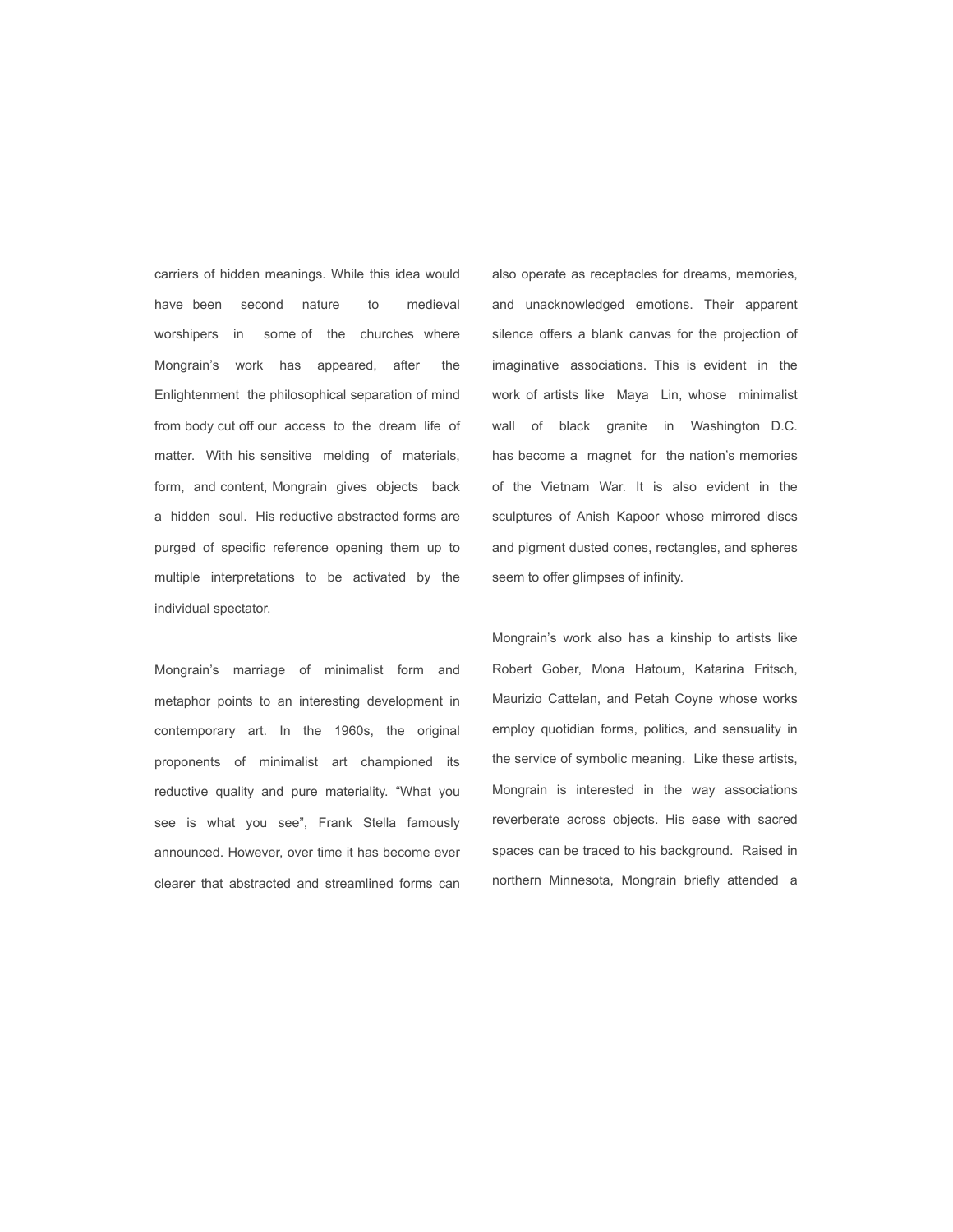seminary as a young man. His works reflect both a theological discipline and a very Catholic feeling for sensate experience. This was reinforced by his seven years as a Lecturer at the prominent Glasgow School of Art in Glasgow, Scotland, during which time he was able to travel widely in Europe and absorb the overpowering visual and sensual impact of the great cathedrals and synagogues.

Over the years, Mongrain has placed temporary installations in houses of worship throughout Europe and the United States. While his work is not strictly speaking site specific (it can be moved and installed elsewhere without losing its aesthetic vitality), it is decidedly site responsive. Thus, for instance, when Mongrain learned that skeletons of medieval plague victims had been buried under the stones in the crypt of the Glasgow Cathedral, and that further, a diviner, utilizing a primitive ritual, had been brought in to indicate the

possible presence of other remains, he was moved to create *Diviner*. This work consists of a suspended figurative plumb modeled in white clay and installed so that it points to the place where the skeletons were discovered.

In the Christus Church in Cologne, Germany, Mongrain was told that the bell tower of the church had been used during the Third Reich for the instruction of the Hitler Youth. At the completion of their lessons these children demonstrated their allegiance and courage by leaping over a small fire. This oddly pagan throwback intrigued Mongrain, leading to the creation of *Northern Tinder* a pyre of cast amber resin logs placed on a thin powdering of artificial snow illuminated by a Nazi era streetlight. Placed in the location where these classes took place, this new fire to some degree purges the space of its historical ghosts.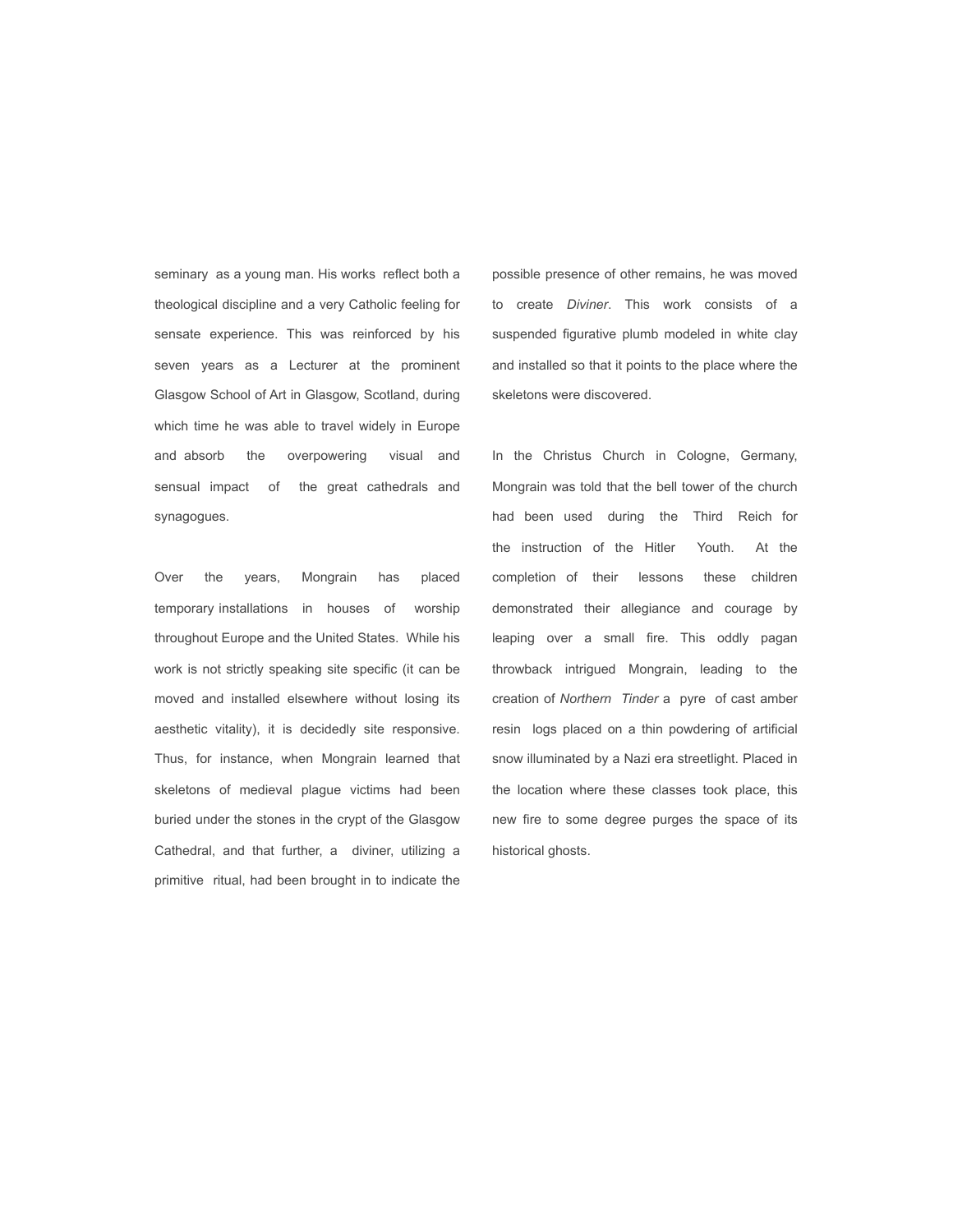*Seminar Bell* was created for the Scotus College Seminary in Glasgow. Here, Mongrain was struck by the fact that each year the seminarians observe five days of silence to commemorate the five days of Christ's muteness during his trial under Pontius Pilate. This bell is equally silent and enclosed with a rain of black beads which appear to imprison any peal it might make.

In a similarly elegiac work, Mongrain sited eleven small pillow-forms in the Garnethill Synagogue in Glasgow Scotland. These referenced eleven days of mourning and were placed above the seats of congregation members who had recently died. The work paid homage to the participation of synagogue members in the World War II Kinder Transport. Sealed within each pillow is a letter written by a friend or relative giving a brief description of that person's life.

In placing works in such theologically loaded environments, Mongrain walks a careful line between deference to religious authority and his own more open-ended secular desire to raise questions and encourage multiple understandings. His visually reductive forms are intentionally open to interpretation, making room for a dialogue about meanings and forms of beliefs which reflects their existence in a pluralistic society.

While such works reflect specific historical circumstances, the forms that Mongrain creates become part of an ongoing vocabulary. Plumbs, branches, bells, pillows, water, handrails, blood, discs, staircases, and the figure reappear, reconfigured in each new setting where they absorb new meanings while retaining traces of their original contexts. For instance, the pyre of resin branches reappears on the roof top of a confessional booth directly above the priest in St. Peters Church in Columbia, South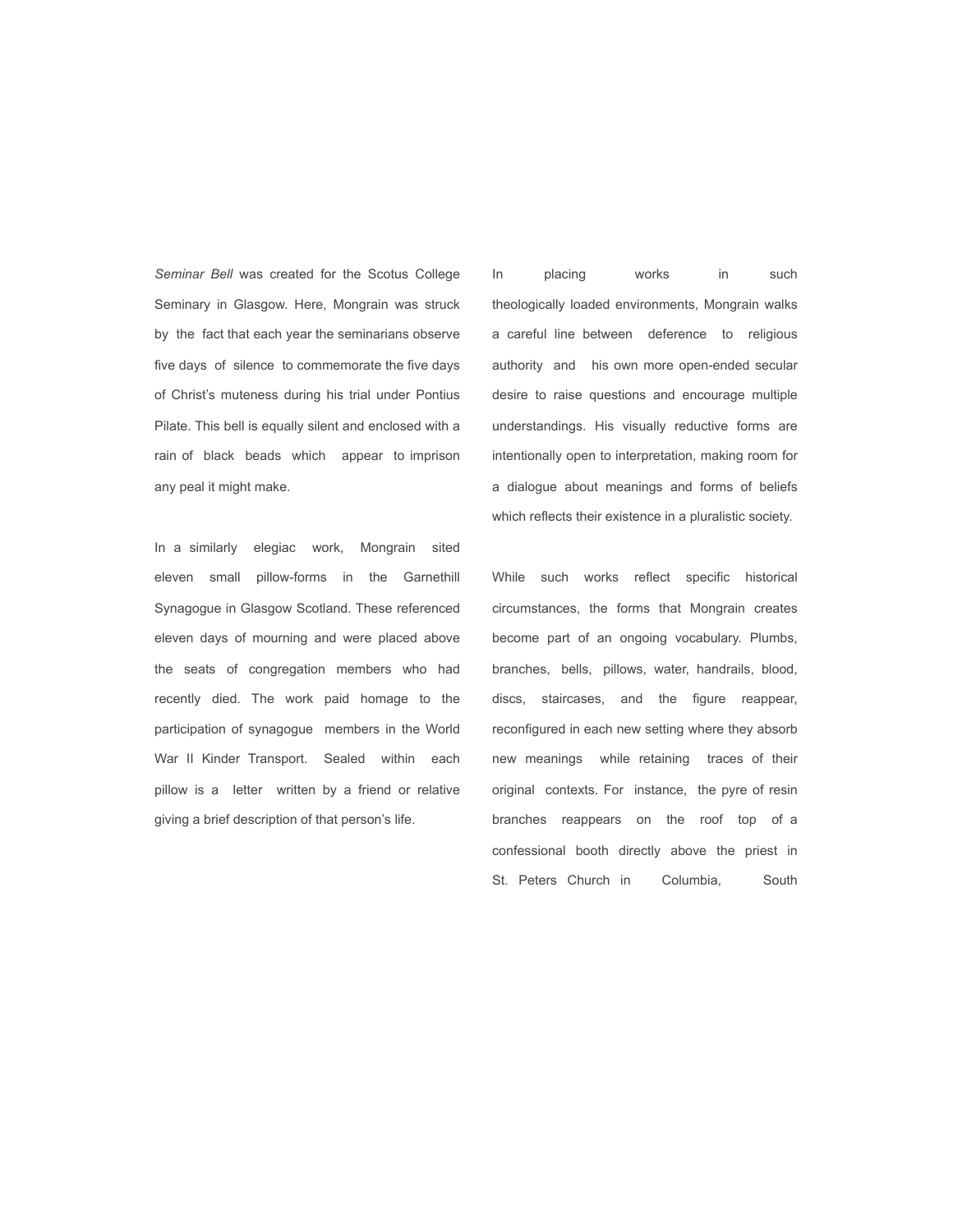Carolina. These translucent branches, illuminated from below, suggest the burning away of sins or the questioning of the validity of absolution. A single resin branch, meanwhile, is an element in *Pierced Moose with Branch*, first exhibited in Minneapolis. Here, the branch serves as a context for a tiny emaciated ceramic moose, becoming a warning about the imminent threats to animal life posed by global warming.

To create *The Philosopher's Halo*, Mongrain hung a repositioned halo fashioned with clay, glass, marble dust, and gold leaf, in front of the face of a statue of Saint Thomas Aquinas in the St. Thomas Aquinas Chapel in the Corpus Christi Church, Baltimore, Maryland. In the center of the halo was a curved optical lens that offered a distorted view of the controversial philosopher's face. This subtle distortion modified our view of him and his view of us. The halo has historically implied holiness and thus serves as a link between the realms of matter and spirit.

This circular motif reappears in *The Iris of Doctor John Daugman* where it suggests a Court House or Cathedral's ocular window, a significant image of authority. Here the center of the windowform contains a back-lit photograph of the left eye of the Cambridge Professor who invented the iris scanning technology currently being used for security by international airports. Installed so that it is set into the wall, the work suggests the possible Orwellian connotations of this invention. From another perspective it is simply poetic, perhaps suggesting a glimpse of a cosmic occurrence.

More abstracted discs, fashioned from black clay, become physical records of important spoken words. *Habemus Papem,* (We have a pope), originally installed in the National Museum of Catholic Art of New York City, is a disc whose